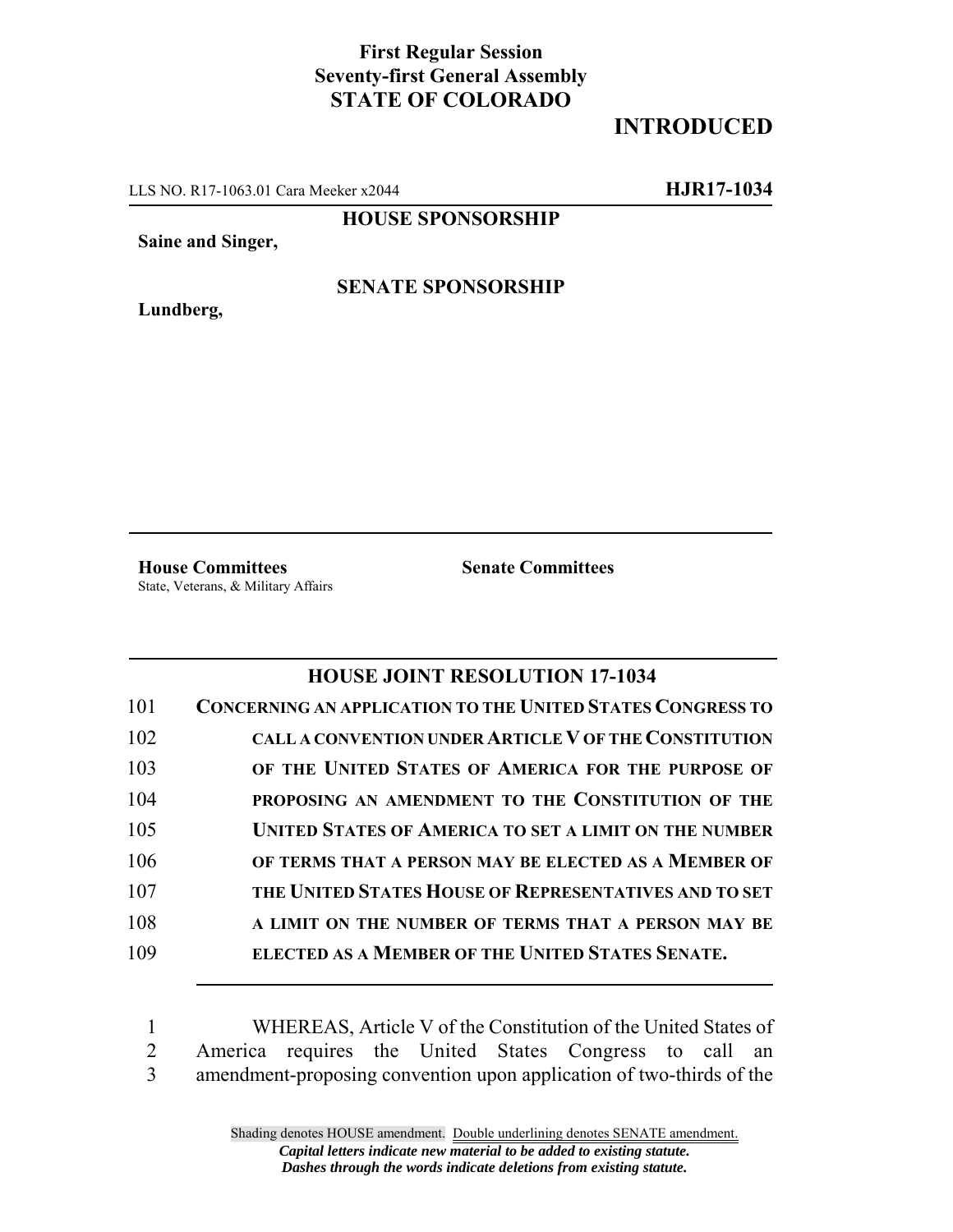legislatures of the several states for the purpose of proposing amendments to the Constitution of the United States of America; now, therefore,

 *Be It Resolved by the House of Representatives of the Seventy-first General Assembly of the State of Colorado, the Senate concurring herein:*

 (1) The Colorado General Assembly hereby makes an application to Congress, as provided by Article V of the Constitution of the United States of America, to call a convention limited to proposing an amendment to the Constitution of the United States of America to set a limit on the number of terms that a person may be elected as a Member of the United States House of Representatives and to set a limit on the number of terms that a person may be elected as a Member of the United States Senate.

 (2) The Secretary of State is hereby directed to transmit copies of this application to the President and Secretary of the Senate of the United States and to the Speaker, Clerk, and Judiciary Committee Chairman of the House of Representatives of the Congress of the United States, and copies to the members of said Senate and House of Representatives from this State; also to transmit copies hereof to the presiding officers of each of the legislative houses in the several States, requesting their cooperation.

 (3) This application shall be considered as covering the same subject matter as the applications from other States to Congress to call a convention to set a limit on the number of terms that a person may be elected to the House of Representatives of the Congress of the United States and the Senate of the United States; and this application shall be aggregated with same for the purpose of attaining the two-thirds of states necessary to require Congress to call a limited convention on this subject, but shall not be aggregated with any other applications on any other subject.

 (4) This application constitutes a continuing application in accordance with Article V of the Constitution of the United States of America until the legislatures of at least two-thirds of the several states have made applications on the same subject.

 *Be It Further Resolved,* That copies of this Joint Resolution be sent to the President and Secretary of the United States Senate; the Speaker, Clerk, and Judiciary Committee Chairman of the United States House of